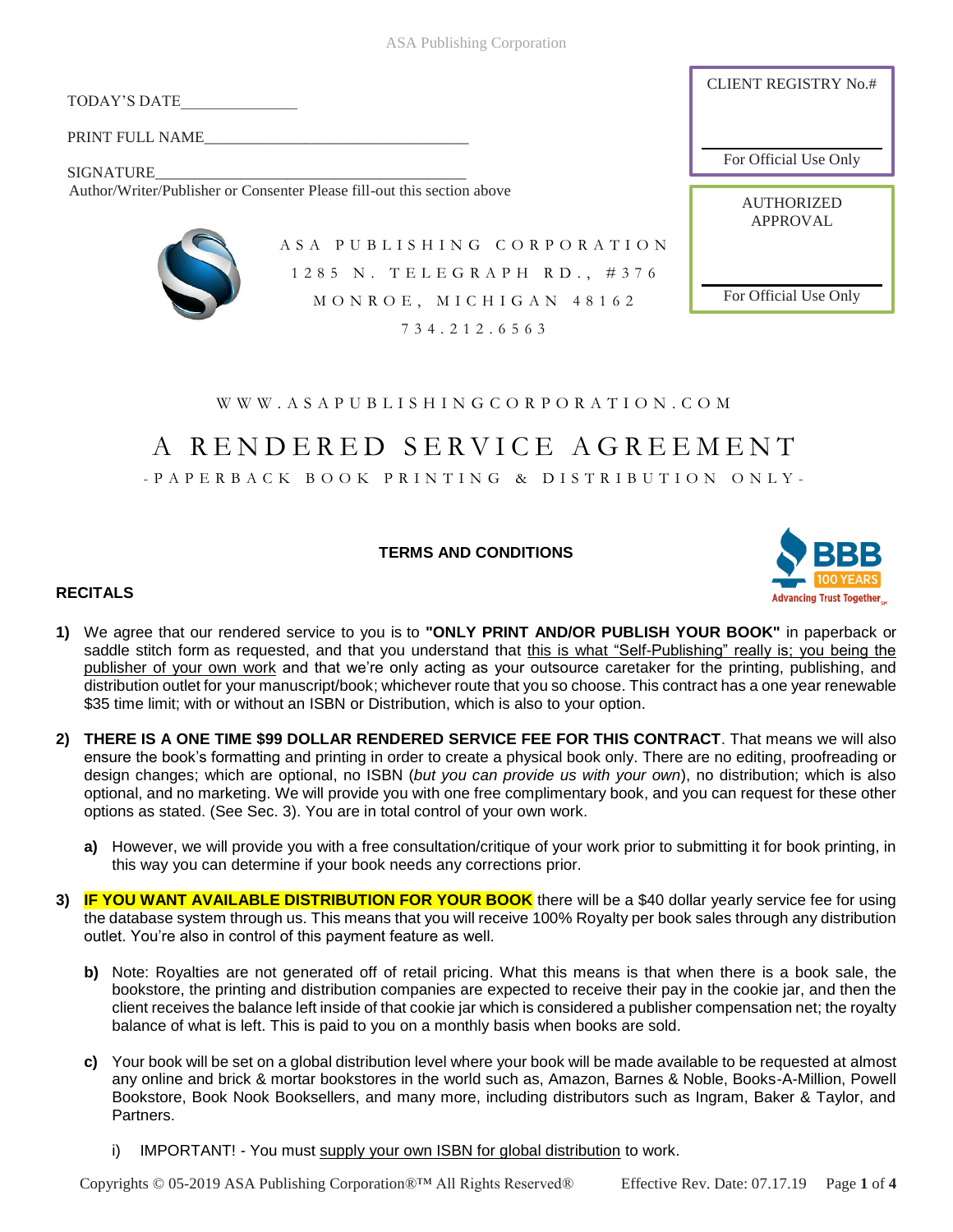- ii) You can always add distribution to your book later down the road if you like.
- iii) But, once you place your book into global distribution *your book is no longer a print only status*, therefore if you decide to stop distribution services and go back into just book printing, there will be a \$40 dollar penalty surcharge because of the pullback. Otherwise, your book will discontinue altogether.
- iv) Any "Post Revising" after approval from the author/publisher (you) when the work went into publication, the client (you) will be subject to a \$150 dollar post revision fee.
- **d)** These Pattern Questions below are to let us know exactly how your book should be printed and/or published.
	- i) Printed *means* that your book is not going to be created for public availability at booksellers which doesn't require an ISBN. Only to be created for you or your organization's personal sale or usage.
	- ii) Published *means* making your book available to the public through distribution channels for booksellers which requires an ISBN.
	- iii) What is an ISBN? An ISBN is a 13 digit code that identifies the book and the publisher of the book.
		- (1) Note: The copyrights identify the owner of the book which should be on the copyrights/copy page inside the book itself.

| <b>Pattern Questions</b>                                        | <b>Preference</b> | Yes or No | <b>Initial</b> |
|-----------------------------------------------------------------|-------------------|-----------|----------------|
| Are you interested in global distribution?                      |                   |           |                |
| Is the book cover in B&W or Color?                              |                   |           |                |
| Is the interior in B&W or Color?                                |                   |           |                |
| Are you just Book Printing without an ISBN?                     |                   |           |                |
| Are you Book Publishing with an ISBN?                           |                   |           |                |
| What is your book's size?                                       |                   |           |                |
| What type of binding do you prefer, Paperback or Saddle Stitch? |                   |           |                |

- **4) IF YOU WANT EDITING, PROOFREADING, DESIGN CHANGES FOR YOUR BOOK** there will an additional rendered service fee of \$1.75 per page of the original book's page count + a \$65 dollar book restructure fee to help support any alterations needed to place the book back into the format/form it was originally intended by the creation of the client.
- **5)** You can send the manuscript/book in any Word Document form or in PDF when sending it via email. Please only send a copy in email or thumb-drive.
- **6)** We are honoring a stability of paperback book printing 'at' your convenience, your leisure, and at your specs (Sec. 3d). The book cover will be as you created it. There will be no shipping cost, and no handling fees. No taxes on any bulk size in the United States. (*We use common stock - perfect binding, #60 white offset paper with laminated covering for the book cover*.) You can place bulk book orders at anytime in our universal bookstore.
- **7)** The following INDEMNIFICATION AND LEGAL DISCLAIMER applies to protect both interests, which is basically stating that if there is any third party complaint[s] of your book, we are not held liable for its contents, context, nor any graphics, and that you are the sole owner of your own work product (manuscript/book), including ISBN.

## **OUR OPEN-DOOR POLICY TO INDEMNIFICATION AND LEGAL DISCLAIMER**

**8)** An author/writer/publisher (YOU) have the total control of their own rights, obligations, responsibilities to their own work and final decision of the editing, proof-reading, cover design, picture grafts, and such alike, which provides an "Indemnification" and "Legal Disclaimer," except as stated within this combined rendered service agreement, that ASA PUBLISHING CORPORATION DISCLAIMS ANY AND ALL WARRANTIES, CONDITIONS, OR REPRESENTATIONS [EXPRESSED OR IMPLIED, ORAL OR WRITTEN], WITH RESPECT TO SERVICES, OR ANY PART THEREOF, INCLUDING ANY AND ALL IMPLIED WARRANTIES OR CONDITIONS OF TITLE, COMPATIBILITY, OR FITNESS OR SUITABILITY, PLAGIARISM OR FAN ANTIC WRITING, FOR ANY PURPOSE [WHETHER OR NOT ASA PUBLISHING CORPORATION KNOWS, HAS REASON TO KNOW, HAS BEEN ADVISED, OR IS OTHERWISE IN FACT AWARE OF ANY SUCH PURPOSE], CUSTOM OR USAGE IN THE TRADE, OR BY COURSE OF DEALING. IN ADDITION, ASA PUBLISHING CORPORATION EXPRESSLY DISCLAIMS ANY PERSON OTHER THAN AUTHOR/WRITER WITH RESPECT TO THE SERVICES OR ANY PART THEREOF. IN NO EVENT WILL ASA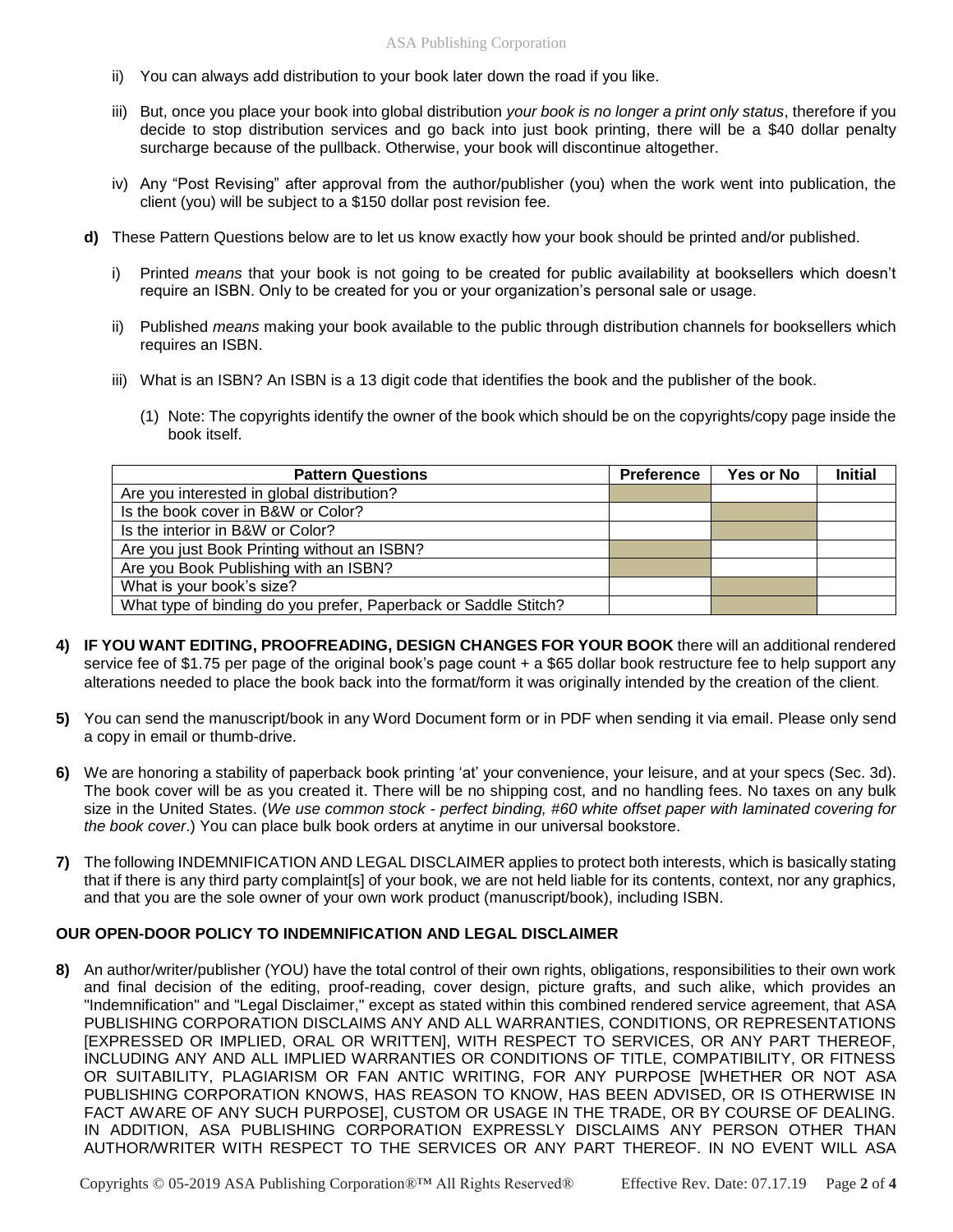PUBLISHING CORPORATION BE LIABLE TO AUTHOR/WRITER/PUBLISHER OR ANY OTHER PERSON, COMPANY, ORGANIZATION, CHURCH, FOR LOST PROFITS OR REVENUES OR INCIDENTAL, CONSEQUENTIAL, SPECIAL, INDIRECT OR PUNITIVE DAMAGES.

## **RESPONSIBILITY OF ASSUMED LIABILITY TO THIRD PARTY COMPLAINTS**

- **9)** ASA Publishing Corporation assumes no liability for any loss, damage, injury, or claim of any kind or character to any person or property, including, but not limited to, Author/Writer/Publisher or any third party, arising from, relating to, or in connection with the submission of the Work for the Services undertaken by ASA Publishing Corporation under the agreement and the subsequent sale or distribution of the work. YOU agree that submission of Work [including, without limitation, manuscripts, pictures, diskettes, travel drives, and such alike] to ASA Publishing Corporation is at Author/Writer/Publisher's own risk and agrees that ASA Publishing Corporation will have no liability related to the misplacement or loss of Work for any reason.
- **10)** If judgment is entered against ASA Publishing Corporation confirming that the Work is an infringement or Work otherwise violates or adversely affects the rights of third parties, including invalid sponsor claims, ASA Publishing Corporation is hereby authorized, at its election, to negotiate, compromise, or settle such claim, or defend the institution of any action there under at Author/Writer/Publisher's expense.
- **11)** Author/Writer/Publisher agrees to defend, indemnify and hold ASA Publishing Corporation and its employees, contractors, shareholders, directors, representatives, successors and assigns of and from all and any manner of claims, demands, suits, actions, losses, costs, liabilities, damages, settlements, awards, judgments, attorneys' fees, professional fees, costs, 'bookstore, distributor, and/or printing house return charges' and expenses arising from or relating to: "claims of third parties regarding ownership, trademark, copyright, libel, slander, plagiarism, privacy, misappropriation, and similar claims relating to Work; the sale and distribution of Work; and any misrepresentation, breach, pre-mature contract termination, or default by Author/Writer/Publisher under this Agreement or any other agreements or understandings between the parties."
- **12)** Until ASA Publishing Corporation's claim for indemnity has been fully satisfied, ASA Publishing Corporation may, at its sole discretion, cease from providing any further services, and the Author/Writer/Publisher shall have no right to receive a refund of any monies paid by Author/Writer/Publisher to ASA Publishing Corporation.
- **13)** Therefore, Author/Writer/Publisher agrees to abide by and comply with the policies promulgated by ASA Publishing Corporation with requests or complaints from third parties regarding any and all work product produced and/or set forth with, by, and through the Author/Writer/Publisher.

## **TERMINATION OF CONTRACT**

- **14)** Any breach of contract, default, fraudulent acts such as creating a false light to the public (an altered truth), invasion of rights and privacy, defamation/libel and slander campaign with or against another author, including against own publishing house and such alike, shipping goods under the name of ASA Publishing Corporation without authorization, or failure to cooperate by the Author/Writer/Publisher (YOU) to the Requirements and the Terms of Conditions are grounds for immediate termination of rendered service contract, including but not limited to the boundary and scope of discovery with the entire contractual agreement; warranting valid substantial legal issues along with burden of proof, depending upon the nature of the criteria. Any issues that need addressing should be professionally and properly resolved in-house or in a court of law.
- **15)** Public negative campaigns of any type of media from author/writer/publisher (YOU) while YOUR rendered service is still active is considered sabotage and is an immediate termination due to the nature of it that causes business interference among peers and within the publishing house itself.

### **MUTUAL AGREEMENT OF AUTHOR/WRITER/PUBLISHER**

- **16) By mutual agreement within the services rendered** by and through ASA Publishing Corporation, the author/writer/Publisher (YOU) is stating that the client (YOU) fully comprehend with the Terms and Conditions set forth by complying and adhering to this agreement that is deemed necessary to complete the printing/publication of YOUR manuscript with the rendered service agreement that the Author/Writer/Publisher had chosen.
- **17) By filling out this RENDERED SERVICE CONTRACT** you are stating that you have read and understood our Terms and Conditions, and that you accept the services rendered by and through ASA Publishing Corporation which is a legal